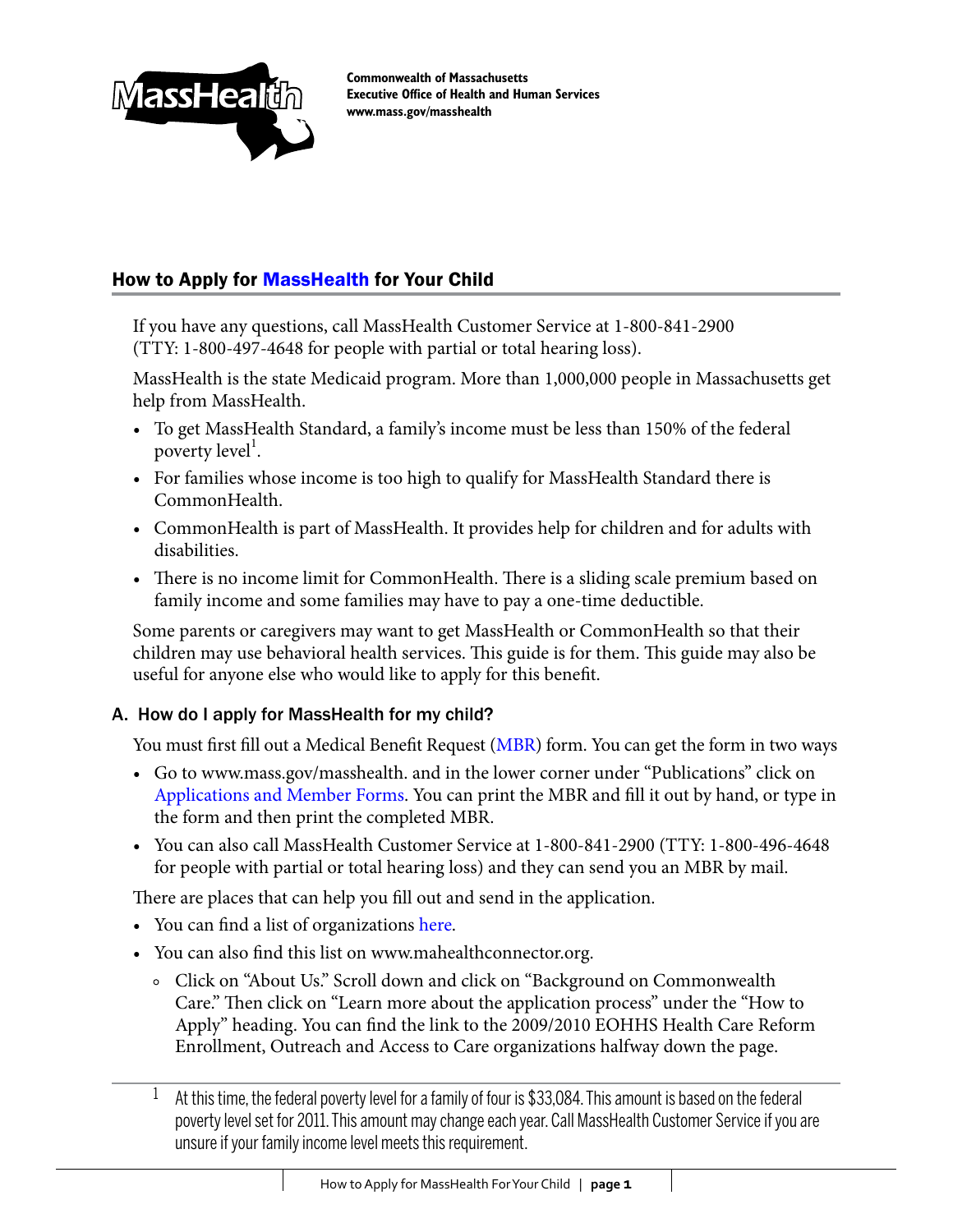If you have questions or need help filling out the MBR, call MassHealth Customer Service at 1-800-841-2900 (TTY: 1-800-496-4648 for people with partial or total hearing loss).

Send your completed MBR, along with proof of family income<sup>2</sup>, citizenship and identity<sup>3</sup> to: MassHealth Enrollment Center – CPU. P.O. Box 290794, Charlestown, MA 02129-0214.

Keep a copy of everything you send for your records.

- If you mail your application at the post office make sure to ask for a return receipt. This way you know MassHealth got your application. The delivery date may be important to you in the future.
- Do not send more than one copy of your application. The extra paperwork will delay review. It can take up to 45 days to review an application.

## B. My child already has MassHealth Basic, Family Assistance, or Essential. How do I apply for CommonHealth?

If your child has a disability, you should call MassHealth Customer Service at 1-800-841-2900 (TTY: 1-800-496-4648 for people with partial or total hearing loss).

- Ask for a MassHealth Child Disability [Supplement](http://www.mass.gov/Eeohhs2/docs/masshealth/appforms/mads_child.pdf) form.
- Also request copies of the [MassHealth](http://www.mass.gov/Eeohhs2/docs/masshealth/appforms/mh_mrr.pdf) Medical Records Release Form (five of these forms are included in the disability supplement).
- In Section C below, see instructions on how to find these forms on the MassHealth Web site. Fill them out and send them to: Disability Evaluation Services, P.O. Box 2796, Worcester, MA 01613-2796.

Keep a copy of everything for your records. If you mail your application at the post office make sure to ask for a return receipt. This way you know MassHealth got your forms.

# C. My child does not have MassHealth. How do I apply for CommonHealth for my child?

- Follow the steps from Section A to get and fill out a Medical Benefit Request [\(MBR](http://www.mass.gov/Eeohhs2/docs/masshealth/appforms/mbr.pdf)).
	- Be sure to answer "yes" to the question: "Does the person have a disability?"
	- Be sure to fill out the blue Supplement A: Injury, Illness, or Disability Questions form, for the child with a disability.
- If you have questions or need help completing the MBR or the Supplement A form:
	- Call MassHealth Customer Service at 1-800-841-2900 (TTY: 1-800-497-4648 for people with partial or total hearing loss).
- When you have filled out the forms, send them with proof of family income, citizenship, and identity to: MassHealth Enrollment Center – CPU P.O. Box 290794 Charlestown, MA 02129-0214

Keep a copy of everything for your records. If you mail your application at the post office make sure to ask for a return receipt. This way you know MassHealth got your application.

<sup>&</sup>lt;sup>2</sup> Provide a copy of two recent pay stubs. You do not have to send proof of social security or SSI income. If you have questions, call MassHealth Customer Service at 1-800-841-2900 (TTY: 1-800-497-4648 for people with partial or total hearing loss).

<sup>&</sup>lt;sup>3</sup> Clic[k here f](http://www.mass.gov/Eeohhs2/docs/masshealth/appforms/mh_member_booklet.pdf)or more information. See "U.S. citizenship/national status and identity requirements for MassHealth/Commonwealth," in the MassHealth Member Booklet on page 28. You need to send proof of citizenship only for the family member applying to MassHealth. If you still have questions, call MassHealth Customer Service at 1-800-841-2900 (TTY: 1-800-497-4648 for people with partial or total hearing loss).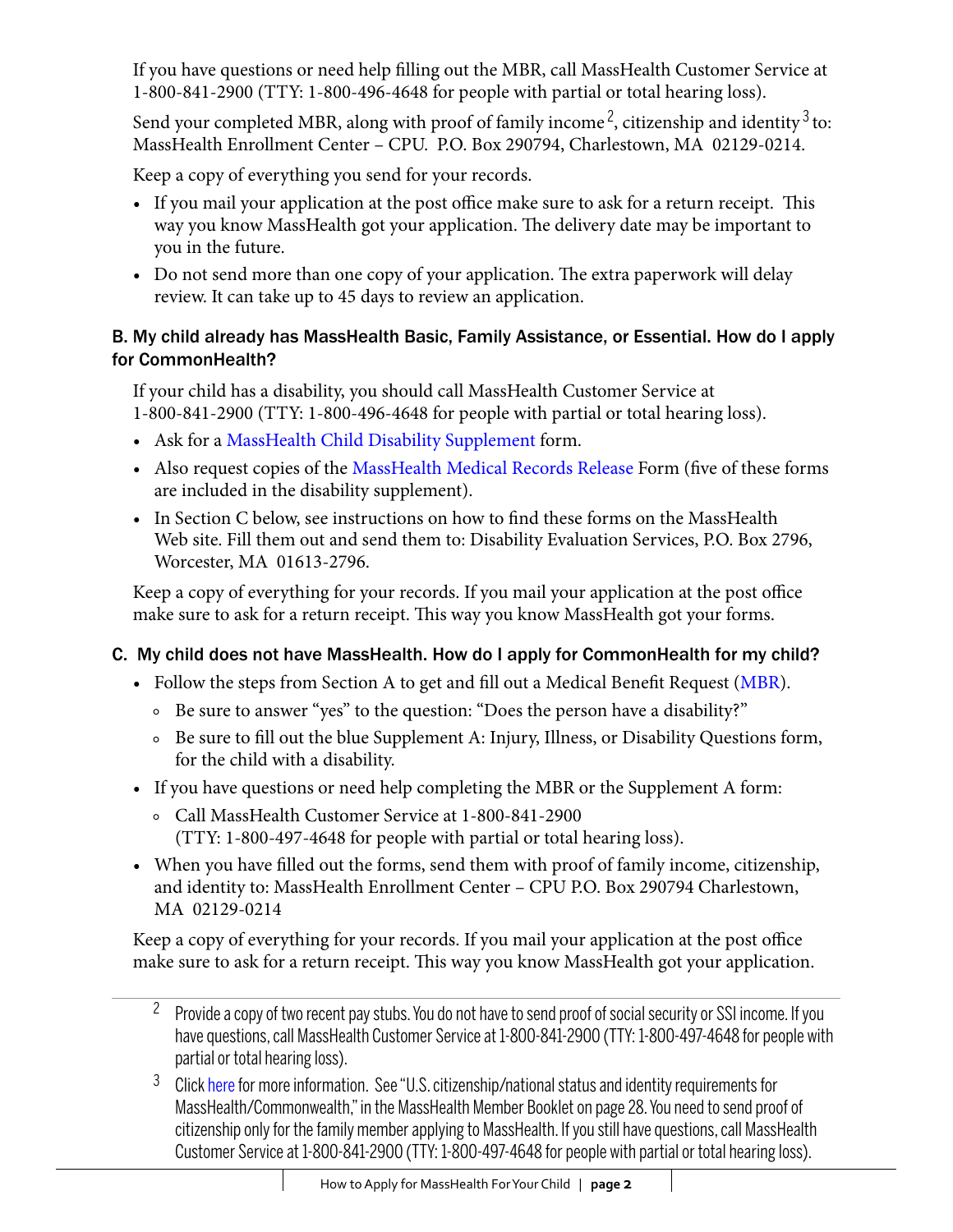MassHealth sends this information to the UMass/Disability Evaluation Service (DES).

- DES works with MassHealth to look at disability requests.
- DES will follow up with you and may send you more paperwork to complete.
- The paperwork DES sends you is to help them look at your child's disability request for MassHealth. This process can take up to 90 days.

## Can I do anything to help speed up the disability review process?

Yes. These steps will help. (To download the forms described below, go to www.mass.gov/ masshealth and in the lower right corner under "Publications" click on [Applications and](http://www.mass.gov/?pageID=eohhs2terminal&L=4&L0=Home&L1=Consumer&L2=Insurance+(including+MassHealth)&L3=Apply+for+MassHealth+Coverage&sid=Eeohhs2&b=terminalcontent&f=masshealth_consumer_member_application-member-forms&csid=Eeohhs2)  [Member](http://www.mass.gov/?pageID=eohhs2terminal&L=4&L0=Home&L1=Consumer&L2=Insurance+(including+MassHealth)&L3=Apply+for+MassHealth+Coverage&sid=Eeohhs2&b=terminalcontent&f=masshealth_consumer_member_application-member-forms&csid=Eeohhs2) Forms. Scroll halfway down and you will find the Medical Release Form and Child and Adult Disability Supplement forms.)

## 1. When you get the MBR, download or ask for this form:

- • [MassHealth](http://www.mass.gov/Eeohhs2/docs/masshealth/appforms/mh_mrr.pdf) Medical Records Release Form
	- Sometimes, MassHealth may need more information about your child's medical conditions. The Disability Evaluation Services (DES) Unit needs your OK to contact your child's providers for this.
	- This form gives DES permission to ask for this information. This information helps them decide if your child is disabled under state and federal law.
	- Fill out one form for each provider by name.
	- If your child is in Early Intervention or has an IEP or 504 plan at school, you will need to fill out a release form for these providers/teachers.

# 2. When you get the MBR, also download or ask for one of these two forms:

• MassHealth Child Disability [Supplement](http://www.mass.gov/Eeohhs2/docs/masshealth/appforms/mads_child.pdf) Form

Fill out this form if your child is aged 17 or younger. It tells MassHealth about your child's medical and mental health providers, daily activities, and educational background.

• MassHealth Adult Disability [Supplement](http://www.mass.gov/Eeohhs2/docs/masshealth/appforms/mads_adult.pdf) Form.

If your child is age 18 or older  $4$ , you need to fill out this form.

If you need help filling out these forms, you can call the UMass/Disability Evaluation Services Help Line at 1-888-497-9890 (TTY: 1-866-963-1390 for people with partial or total hearing loss).

# 3. Send the completed Disability Supplement and Medical Records Release forms to:

Disability Evaluation Services, P.O. Box 2796, Worcester, MA 01613-2796

If you have any of the following, send copies with the Medical Records Release and Disability Supplement forms. Sending these documents can help speed up the review process:

- • your child's medical records;
- individualized family services plan (IFSP);
- individualized educational plan (IEP), testing, or other records that describe your child's condition(s).
	- <sup>4</sup> For youths between ages 18 and 21 years old some work requirements may apply. Clic[k here fo](http://www.mass.gov/Eeohhs2/docs/masshealth/appforms/mh_member_booklet.pdf)r more information or go to "MassHealth CommonHealth" found in the MassHealth Member Booklet on page 10. If you still have questions, call MassHealth Customer Service at 1-800-841-2900 (TTY: 1-800-497-4648 for people with partial or total hearing loss).